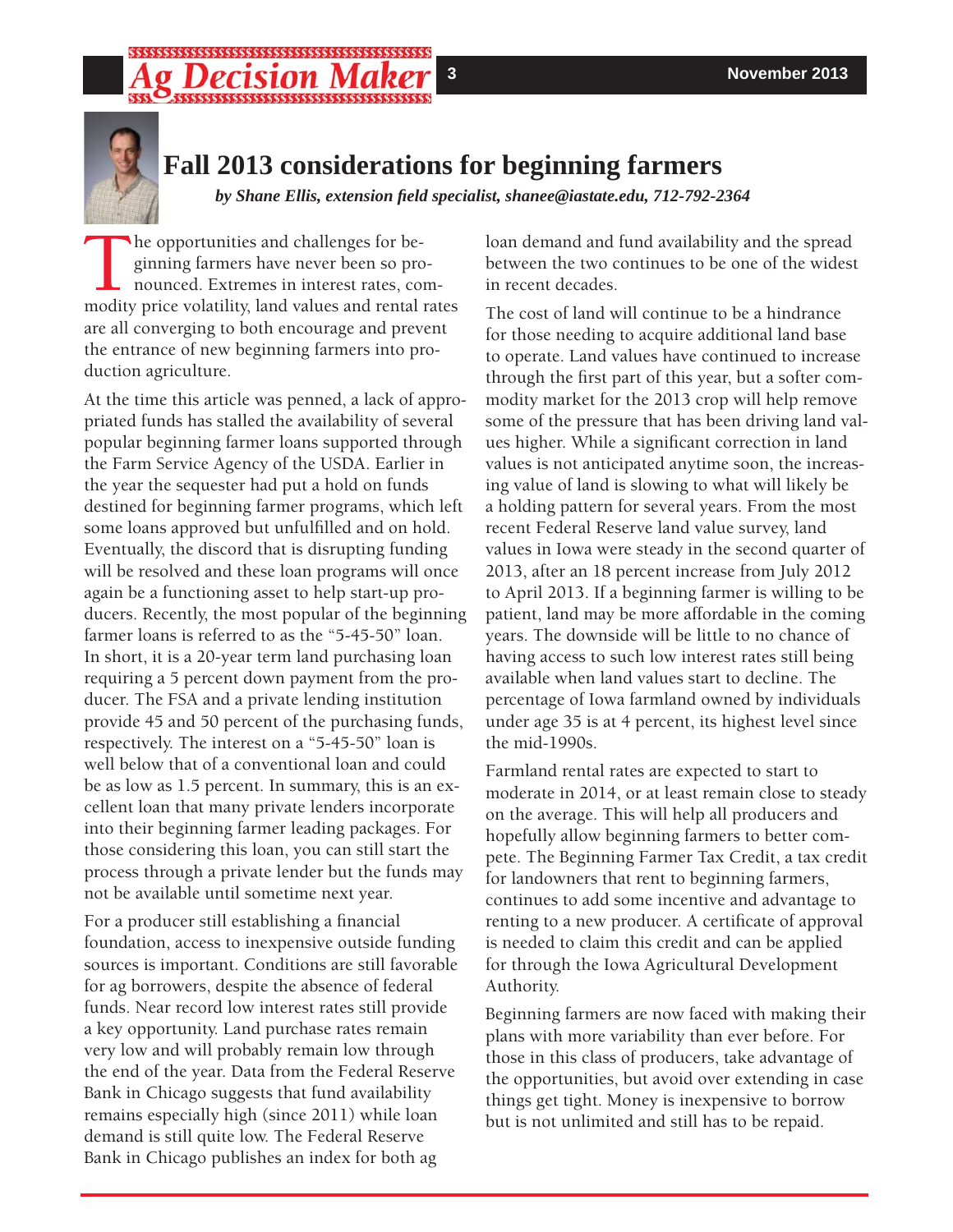**Ag Decision Maker** 

# **Research Briefs from the ISU Department of Economics**

# **Prices and family interactions infl uence eating behaviors**

Expanding waistlines and rising obesity rates have led to numerous ideas for policies, such as taxes on junk food or vouchers for fruits and vegetables, aimed at getting people to eat a more healthful diet. To better understand what influences food choices. a group of Iowa State University researchers, including Helen Jensen and Alexander Zhylyevskyy from the Department of Economics, looked at how prices, parents and peers affect fruit and vegetable consumption among African-American youths.

Read the full ISU News Service article by Angie Hunt at:http://www.news.iastate.edu/ news/2013/10/30/produceeconomics.

# **University's highest honors given to Kling and Eathington**

Faculty and staff recipients of the university's most distinguished awards were honored Wednesday, Oct. 2, in the Memorial Union Sun Room.

Professor Catherine Kling was honored with the Charles F. Curtiss Distinguished Professor in Agriculture and Life Sciences award. Kling is credited with developing methods to evaluate how we value environmental amenities and how such information can be used to assess willingness to pay for environment improvements. Her work has had a huge impact on the area of environment sustainability, from how to clean lakes and rivers threatened by runoff to limiting hypoxia in the Gulf of Mexico, and helps shape national policy at the highest levels.

Assistant Scientist Liesl Eathington was honored with the Regents Awards for Staff Excellence, which recognizes staff who are outstanding university citizens and who have rendered significant service to the university or the state of Iowa. Eathington's work as director of the Iowa Community Indicators Program and liaison with the State Data Center of Iowa has earned her respect and a reputation as a source of highly reliable socioeconomic data. A nominator wrote: "Ms. Eathington is arguably Iowa State's pre-eminent expert on sources of

socioeconomic data, and because of this, she is an indispensable resource person for clients on and off campus."

# **Babcock honored as 2013 AAEA Fellow**

Bruce Babcock, professor of economics and director of the Biobased Industry Center, joins the 2013 Class of the Agricultural & Applied Economics Association (AAEA) Fellows.

The Fellow Award is the highest honor bestowed by the AAEA. Individuals receiving this honor are recognized for their continuous contribution to the advancement of agricultural and applied economics. Their achievements may be in research, teaching, extension, business or public service. The 2013 Fellows were recognized at the 2013 AAEA Annual Meeting in Washington, D.C., Aug. 4-6.

Dermot Hayes, Center for Agricultural and Rural Development (CARD) researcher and professor of economics, nominated Babcock for the award. "Bruce Babcock has made substantial and continuous contributions to the advancement of agricultural economics through his research discoveries in several distinct areas, through dedicated service to the profession and to policy analysis, and through demonstration that outstanding scholarly contributions can be motivated by active engagement with industry, policymakers and other academics," Hayes said in his nomination letter.

Babcock's research areas have varied historically, but his most recent work has examined the economic impacts of biofuel industry expansion and biofuel policies, which has garnered him national attention. He is now the sixth Iowa State Department of Economics faculty member and CARD researcher to be honored as an AAEA Fellow—others include Helen Jensen (2012), David Hennessy (2010), Dermot Hayes (2007), Catherine Kling (2006), and GianCarlo Moschini (2003).

# **Swenson offers editorial on the costs of job creation**

Dave Swenson, associate scientist with the Department of Economics, wrote a guest op-ed for the Cedar Rapids Gazette on the high cost per job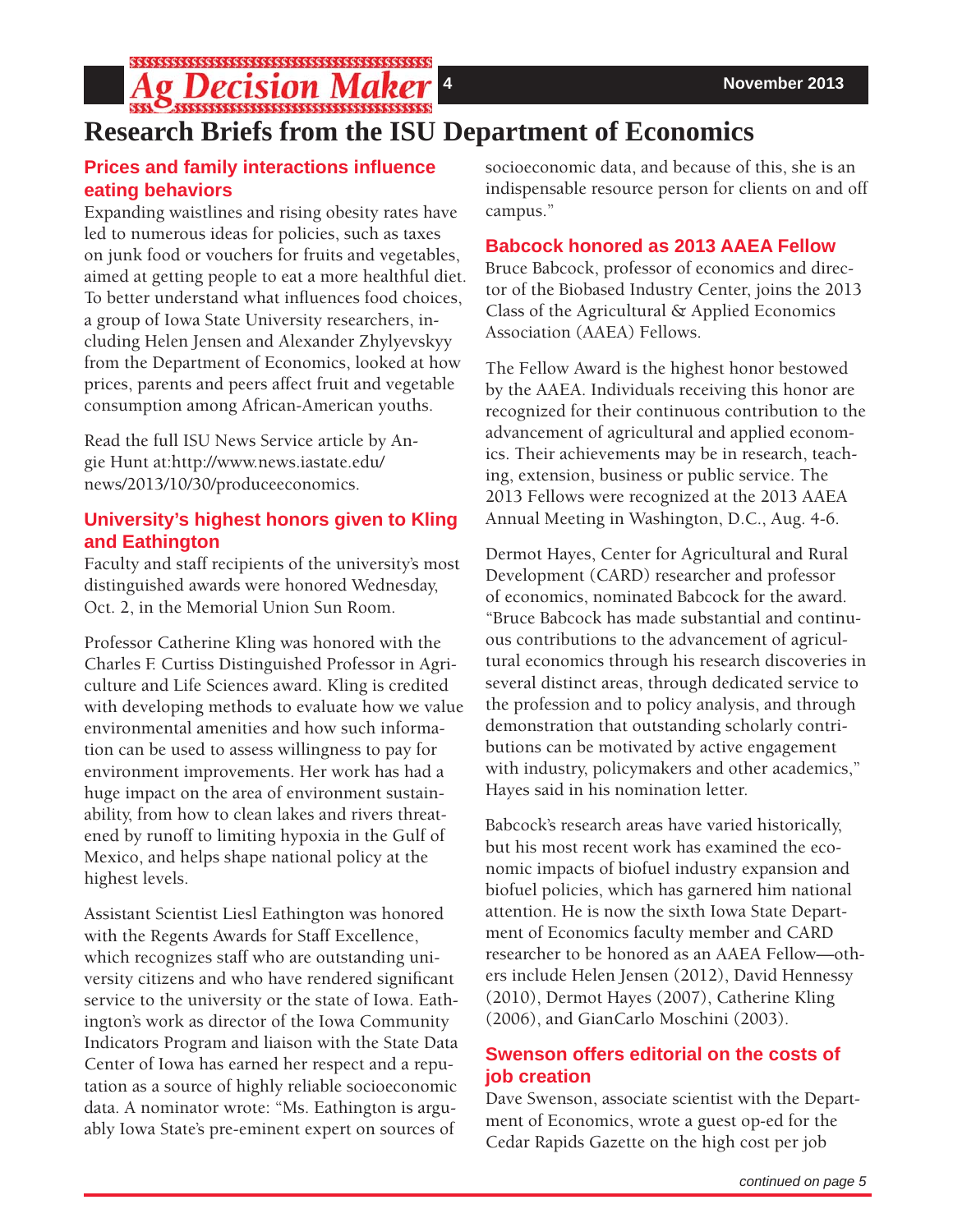## **g Decision Maker**

*Research Briefs from the ISU Department of Economics, continued from page 4*

of economic development in Iowa. Read more at thegazette.com/2013/07/27/jobs-at-all-cost-wontpay-off/.

## **Department faculty and students featured in Stories Magazine**

Mike Duffy, Keri Jacobs, John Lawrence, and ag business student Scott Thellman are all featured in the spring 2013 edition of Stories Magazine, a publication of the College of Agriculture & Life Sciences. Download the PDF at stories.cals.iastate. edu/archives/2013spring/Stories\_2013Spring.pdf.

# **Retail specialist Prescott part of new effort to revitalize rural downtowns**

This fall, approximately 75 students in the colleges of human sciences and design will help rural businesses with makeovers and consultations as part of the Iowa Retail Initiative. Ron Prescott, program coordinator in Community and Economic Development Extension and Outreach, is forming a grassroots committee of retailers and trade centers as part of the Iowa Retail Initiative. He's working to assess their needs so that Iowa State can develop effective services, ranging from storefront renovation to social media coaching. Read a recent article about the initiative at www.hs.iastate. edu/2013/07/08/iowaretail/.

### **William Edwards retires**

Department of Economics faculty, staff and students attended a retirement reception in honor of Dr. William Edwards on Thursday, June 27. Edwards served the department for 39 years as an ag extension and outreach economist. Learn more about Edward's career and retirement plans through a profile published in the spring 2013 edition of Alumni Update, www.econ.iastate.edu/sites/ default/files/edwards\_retirement\_story.pdf.

# **Kling named director of the Center for Agricultural and Rural Development**

Catherine Kling has been named the new director of Iowa State University's Center for Agricultural and Rural Development (CARD).

Kling, a Charles F. Curtiss Distinguished Professor of Agriculture and Life Sciences and a professor of economics, has served as interim director of the center for almost two years. She has served as head of CARD's Environmental and Resource Policy Division since 1999.

For 55 years, CARD has provided in-depth analysis of agricultural policy issues using modern economic models and tools. CARD conducts innovative public policy and economic research on agricultural, environmental and food issues designed to inform and benefit society. CARD researchers develop and apply economic theory, quantitative methods, and interdisciplinary approaches to create relevant knowledge. Communication efforts target state and federal policymakers; the research community; agricultural, food and environmental groups; individual decision makers; and international audiences.

"It's terrific to be stepping into this job with such a rich history," Kling said. "Each director has brought distinct skills and interests that were relevant for the agricultural policy issues of the day. Each left CARD with a stronger academic reputation and credibility in policy analysis."

With new challenges to agricultural policy arising as products such as biofuels become more intertwined with other economic sectors, Kling sees an opportunity to expand the reach of CARD. "The demand for interdisciplinary analysis to help solve problems continues to grow, and reaching across disciplines takes effort," she said. "I can see CARD becoming a catalyst for such work."

For more, visit www.econ.iastate.edu/about-department/announce/news/27-2013-kling-named-director-center-agricultural-and-rural-developmen.

### **Link Magazine (LAS) features Miranowski, Weninger and Singh**

Link Magazine, a bi-annual publication of the College of Liberal Arts and Sciences at Iowa State University, focuses on the topic of sustainability in its spring 2013 edition. It features three Department of Economics faculty including John Miranowski, Quinn Weninger and Rajesh Singh. View the latest edition of Link at http://www.las.iastate.edu/alumni-friends/link-alumni-magazine/.